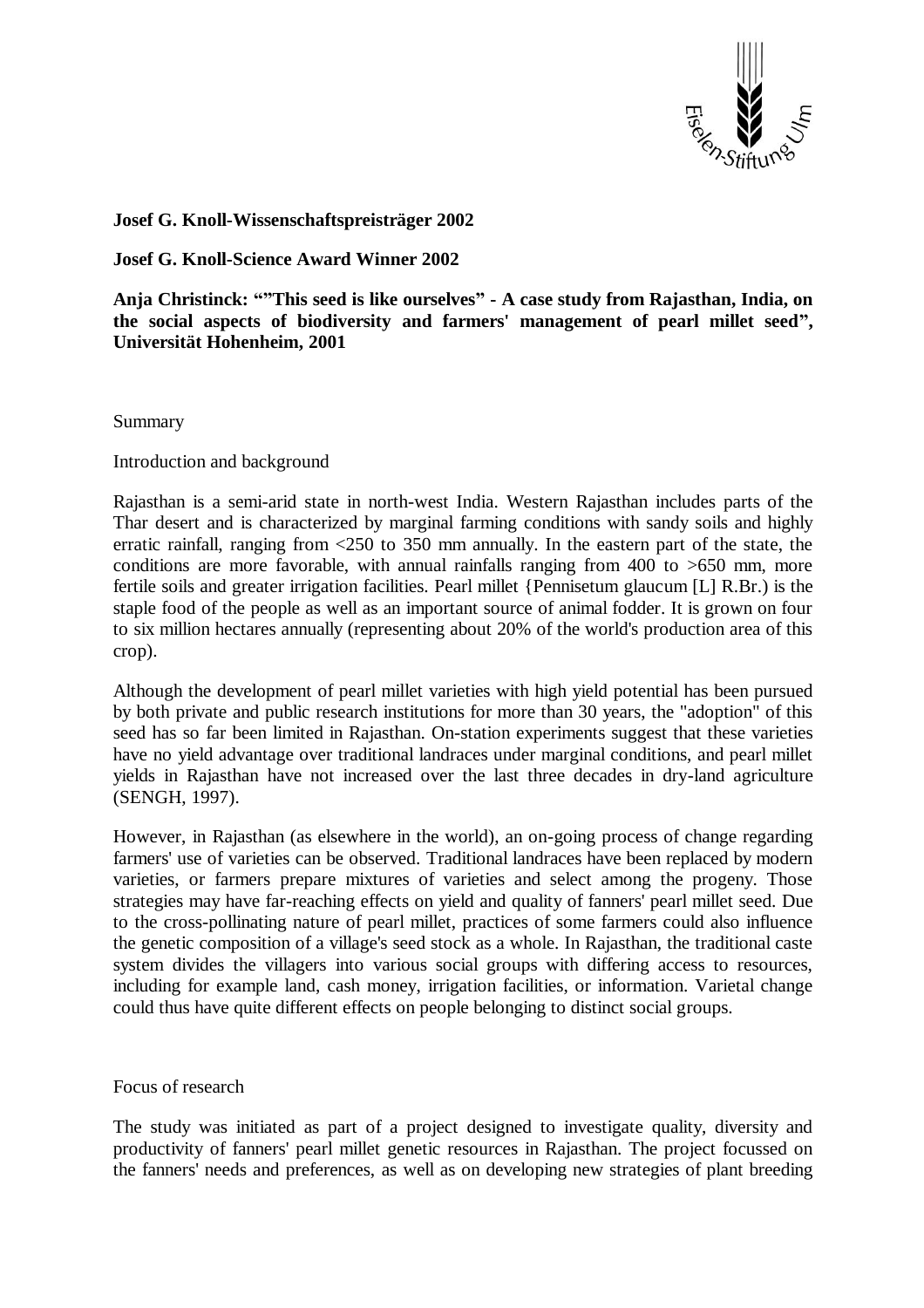and genetic resources conservation with the active involvement of farmers. One special feature of the project was that an agricultural social scientist (A. Christinck) and a population geneticist (K. vom Brocke) worked closely together. The project was jointly implemented by ICRISAT along with its national partner institutions in Rajasthan, and the University of Hohenheim. Local NGOs and farmers were involved in an informal capacity. The project was funded by the German Ministry for Economic Co-operation and Development (BMZ) with administrative support from the German Society for Technical Co-operation (GTZ).

## Aim of the project

The main objective of the thesis presented here was to describe farmers' own methods of maintaining and improving their pearl millet seed. Furthermore, the reasons for applying these methods and the underlying concepts of the farmers were assessed, as were the differences between the geographical regions and social groups. Special emphasis was given to seed management strategies, including the use of different varieties, selection, storage, processing, exchange and procurement.

Additional objectives, that went beyond a pure documentation of farmers' practices, were:

- To understand why farmers apply certain methods of seed management and to explore the socio-economic, cultural and/or ecological contexts in which they are applied.
- To develop further participatory research methods for topics related to the conservation of agro-biodiversity, seed systems and plant breeding.

## Methodological approach

The development of the methodological approach for this study was based on the theoretical assumption that different knowledge systems exist which can contribute jointly to the exploration of a research topic. For this purpose, qualitative methods of social science, in particular those which have been described as Participatory Rural Appraisal (PRA) methods, were combined in order to design an individual and situation-specific research approach. The particular advantage of a participatory approach is that the views and needs of the participating fanners represent the focal point of all the research activities (SCHONHUTH & KIEVELITZ, 1994).

The study area included nine districts of Rajasthan, essentially covering the entire range of rainfall and soil conditions. In the first phase of the field work, we initiated spontaneous group interviews with farmers on their use of varieties, farming and seed management practices. For the subsequent phases of the fieldwork, the villages or regions were then carefully selected in order to efficiently explore our research topics. Individual farmers or families were visited at their homes or in their fields. We intentionally sought after people from different castes, with different access to resources, and made a particular effort to encourage the active participation of women farmers. The village-level studies were completed by on-station workshops, in the course of which farmers classified and evaluated potential breeding populations.

The main methods used were semi-structured interviews, visualization, direct observation of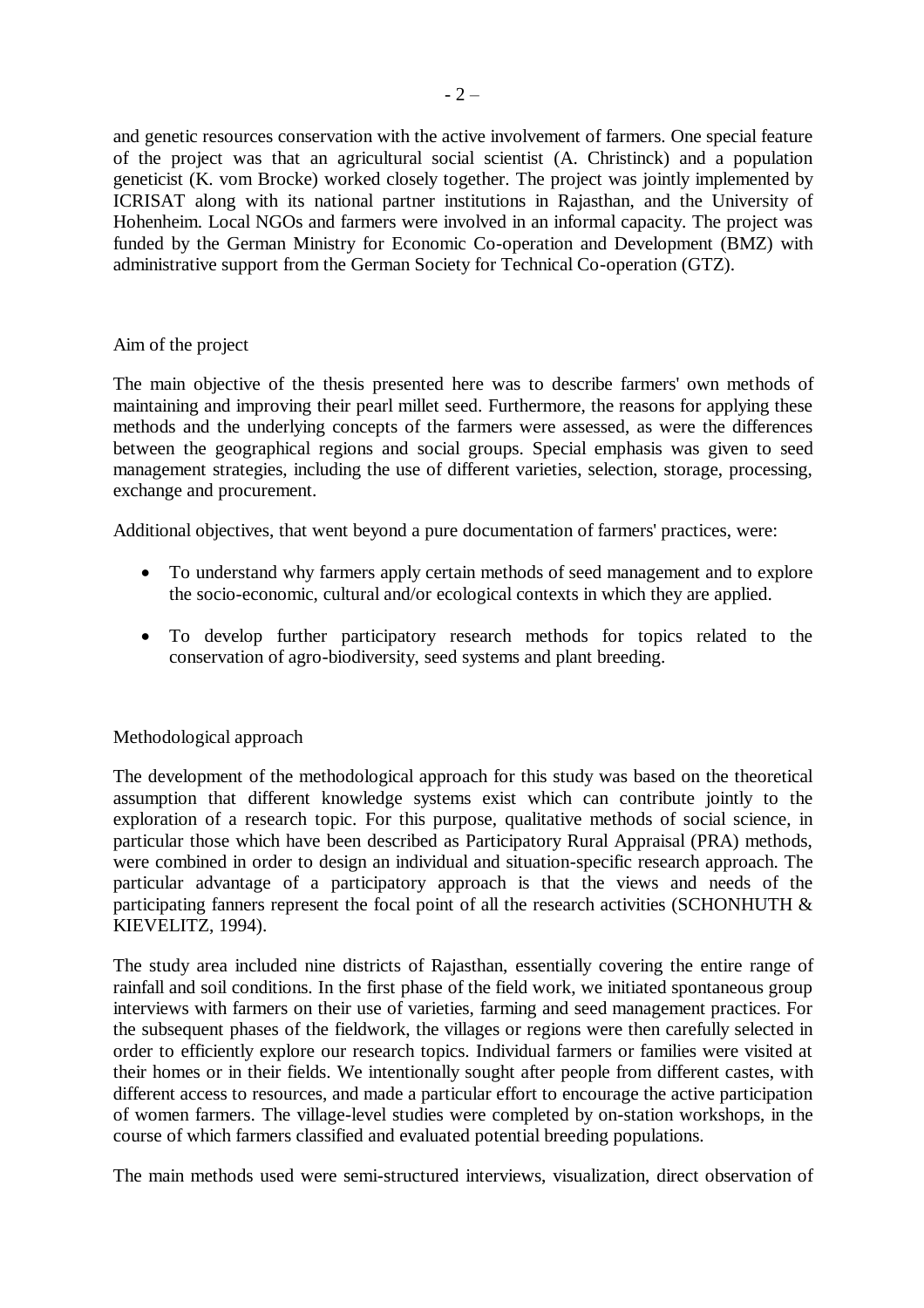farmers' practices, and other PRA tools such as classification and ranking exercises (MUKH-ERJEE, 1993; SCHONHUTH & KJEVELITZ, 1994). A semi-structured interview implies that the course of a conversation is left open, however some pre-defined key questions or topics will always eventually be raised.

All interviews were translated from Hindi or a local Rajasthani dialect into English, and most interviews were recorded on tape. In some cases notes were taken to either supplement the tape recording or instead of it. Other forms of documentation were plant samples, photographs and maps or drawings made by the participants. From this material, interview protocols were then transcribed in English and processed by marking the most pertinent statements with codes such as colors or figures in order to assign them to the relevant research topics. This method of evaluation of qualitative data has been described by HOPF & WEINGARTEN (1993).

As statistical data analysis was not applicable, alternative procedures to check the reliability of the data obtained by the PRA methods were applied. These operations are known as sequencing and triangulation, and imply effective combinations of PRA tools in a step-wise procedure, and "cross-checking" by varying for example the team composition, the sources of information or the communication tools (SCHONHUTH & KJEVELITZ, 1994).

### Results and conclusions

The results of this study are subdivided into four main areas: The farmers' concept of a variety (1) and their understanding of food and fodder quality (2) were investigated in order to explore a basis for understanding the farmers' use of varieties and their selection criteria. The documentation of the farmers' seed management practices (3) was the major focus of the study, which was completed by a description of traditional seed markets (4).

#### Farmers' concept of a variety

Farmers in Rajasthan subdivide all pearl millet varieties into two main categories, desi and sankur, which represent contrasting and complementary plant types. The ciesi type is a plant with thin stems, narrow leaves, high tillering ability and thin, compact panicles with small, hard grains, mostly yellowish in color. This plant type corresponds to the traditional pearl millet landraces, whereas sankar represents a plant type more common to modem varieties. It has only one or, at most, a few productive tillers, thick stems, broad leaves, large and less compact panicles with larger grains which are either gray or white in color.

Farmers used botanical traits for their classification of pearl millet varieties, but these were not of any "academic" interest as such. Instead, farmers closely related morphological plant traits to environmental adaptation, and also to the yield and quality of the grain and stover produced . According to the farmers' concept, pearl millet plant types are not generally stable. They are understood as being a product of the environmental factors, under the influence of which the plant population developed. If seed is brought to another location, intermediate plant types will occur. Consequently, it is not surprising that farmers generally name pearl millet varieties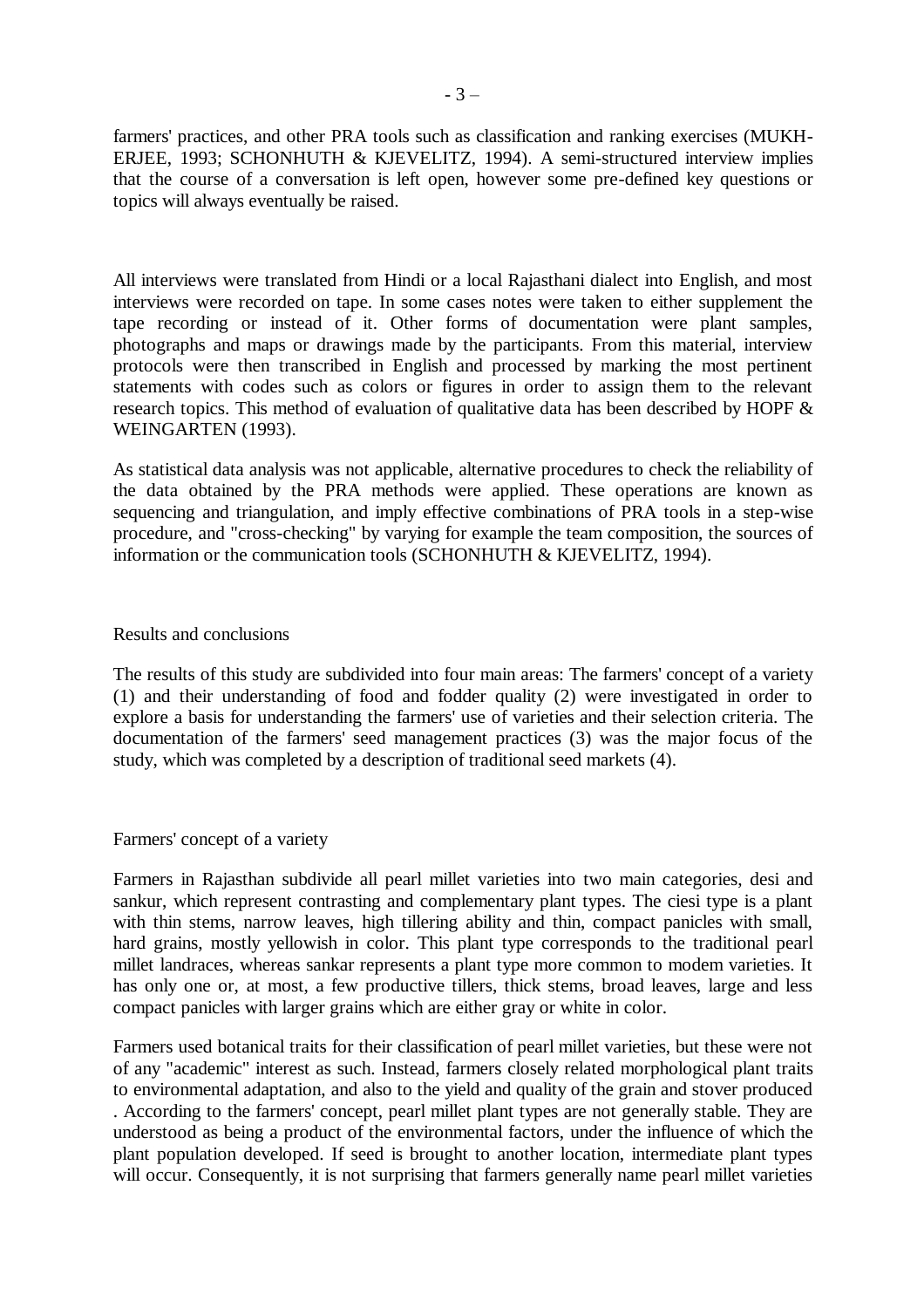after the place of origin of that variety. In the case of modem varieties, more farmers can recall the location where the seed was produced than the actual name of the variety they are growing (TR.IPP & PAL, 1998, 2000). The farmers' concept of a variety is thus different from that commonly used by plant breeders, according to which a variety is a stable and homogenous plant population, which can be clearly distinguished from other varieties.

These findings have consequences if one thinks of designing strategies to link on-farm and ex Kitu conservation strategies, or also for participatory breeding programs.

## The farmers' concepts of food and fodder quality

In the opinion of the fanners in Rajasthan, the important quality aspects of pearl millet include its culinary, nutritional and medicinal value as well as its storability and ease of processing. Furthermore, similar qualities are also considered important with regard to animal fodder prepared from grain or harvest residues of the crop. Altogether, 18 aspects of food and fodder quality were found to be important, according to our interview partners.

The farmers' concept of quality is thus comprehensive and related to their general situation of life in various respects. For example, the storage quality of prepared flat breads is important as food cannot always be freshly prepared, given the situation that fuel for cooking is scarce, women have many other duties to perform and some family members may not return home for many hours or even days while herding animals. SOLERI & CLEVELAND (1993) remarked that crop varieties are not only adapted to biophysical environments, but also to specific sociocultural conditions. The pearl millet landraces of Rajasthan seem to be well adapted to the overall situation and manifold needs of the rural people, while modem varieties seem to be quite deficient in this respect: Regarding all the quality-related criteria mentioned by the farmers, modem varieties of pearl millet were not found to be superior to the traditional landraces in a single one.

It is one of the most striking results of this study that people living in the marginal areas of western Rajasthan, where other food is not easily available, put most emphasis on quality. Also, the storability of grain and straw, which is described as an advantage of traditional clesi varieties, was of particular importance to people living in drought-prone areas, where generally the harvest of good seasons is stored for several years for consumption in famine years. However, in the official process of variety testing and release, quality assessment is only occasionally performed. A greater emphasis is placed on yield, and restrictive standards exist regarding disease resistance. This concept appears to be too narrow to meet the needs of farmers, and particularly of poor farmers living in marginal areas of Rajasthan.

#### Farmers' seed management

The term "farmers' seed management", as it was used in this study, includes all actions taken by the fanners that may affect the genetic composition as well as the viability of the seed. Farmers themselves often put much emphasis on general cultivation practices, such as soil preparation, application of manure, sowing density etc. Such practices were assessed in the earlier phase of the field work, as was the division of labor and responsibilities within families. It was found that in Rajasthan, women, and particularly the older women of a household,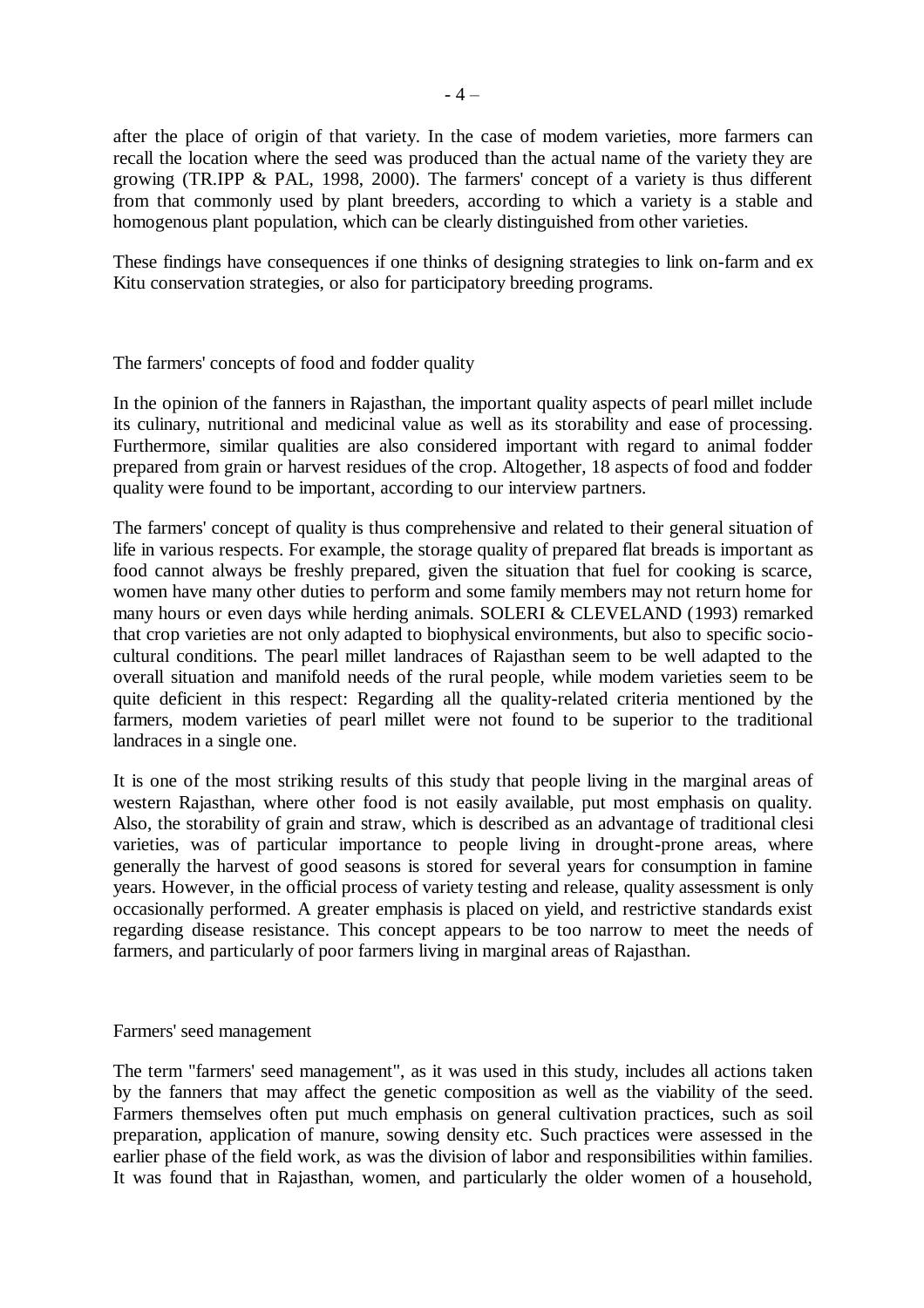traditionally had control over the family's seed stock. Most often, women select the seed. clean and store it, and prepare the seed mixtures, which may contain seed of different pearl millet varieties plus seed of other species, such as legumes, sesame and cucurbits.

The farmers' use of varieties differed greatly between the geographical regions Rajasthan. In western Rajasthan, modern varieties are only sown as such in irrigated fields, but it is a common practice to mix small amounts of modern variety seed into the farmers' own seed stock. As pearl millet is a cross-pollinating crop, this practice leads to very diverse populations, and to a slow, gradual process of variety replacement. Fanners living in marginal areas with sandy soils and low annual rainfall generally rely on traditional landrace varieties, which are considered to be best adapted to drought stress conditions. In eastern Rajasthan, many farmers grow modern varieties, sometimes in addition to landraces, which are grown in separate fields due to their longer duration. Poor farmers often used advanced generations of hybrid seed, as they cannot afford to buy new seed every year. Forty to fifty percent of the farmer participants selected panicles showing prefened traits, and some participants purposely selected for van-ous contrasting plant types, while other farmers used grading methods to separate bolder grain for seed purpose. The farmers observe that selected seed grain matures earlier and increases yield in low rainfall years, a tendency which was confirmed by field trial observations (VOM BROCKEetal.,2002a).

A further way in which farmers influence the composition of their seed stocks is by exchanging seed. This can be a regular measure with the aim of increasing productivity. On the other hand, farmers may be interested in obtaining seed of a preferred quality, or poor farmers may procure seed from other farmers or relatives whenever their own seed is lost or consumed, This type of interaction has a strong social dimension, and generally implies a gain of status for the person who shares seed with others.

To summarize, it appears that the manner in which farmers in Rajasthan manage pearl millet seed is a flexible response to the challenges posed by the prevailing socio-economic and environmental conditions. Against this background, the idea that plant breeders should develop "improved" varieties which should then replace farmers' own seed resources appears too simplistic and reductionist. Thus, it would be better to recognize that supporting the farmers' own crop improvement strategies, for example by providing adequate information and breeding material, could offer greater promise than approaches that aim at replacing the traditional seed management system.

## Traditional seed markets

As described above, traditional seed markets, where seed is being shared, borrowed or exchanged, exist in every village. Additionally, various "famous" seed villages were identified, that are considered to be the places of origin for pearl millet landraces of outstanding quality, and where farmers from far off come to purchase seed. Regarding the area where seed from such "famous villages" is sown, they are as important for seed distribution as the formal sector of the seed market, with a total market share of between 20 to 25%. Traditional seed markets show many large differences when compared to the formal system of seed distribution. Traditionally, seed is given from farmer to fanner without the involvement of intermediate traders. This system ensures a high degree of transparency with regard to the origin, environmental conditions, cultivation practices and quality. The seed from traditional sources is also much less expensive than seed of modem varieties. In western Rajasthan, the traditional